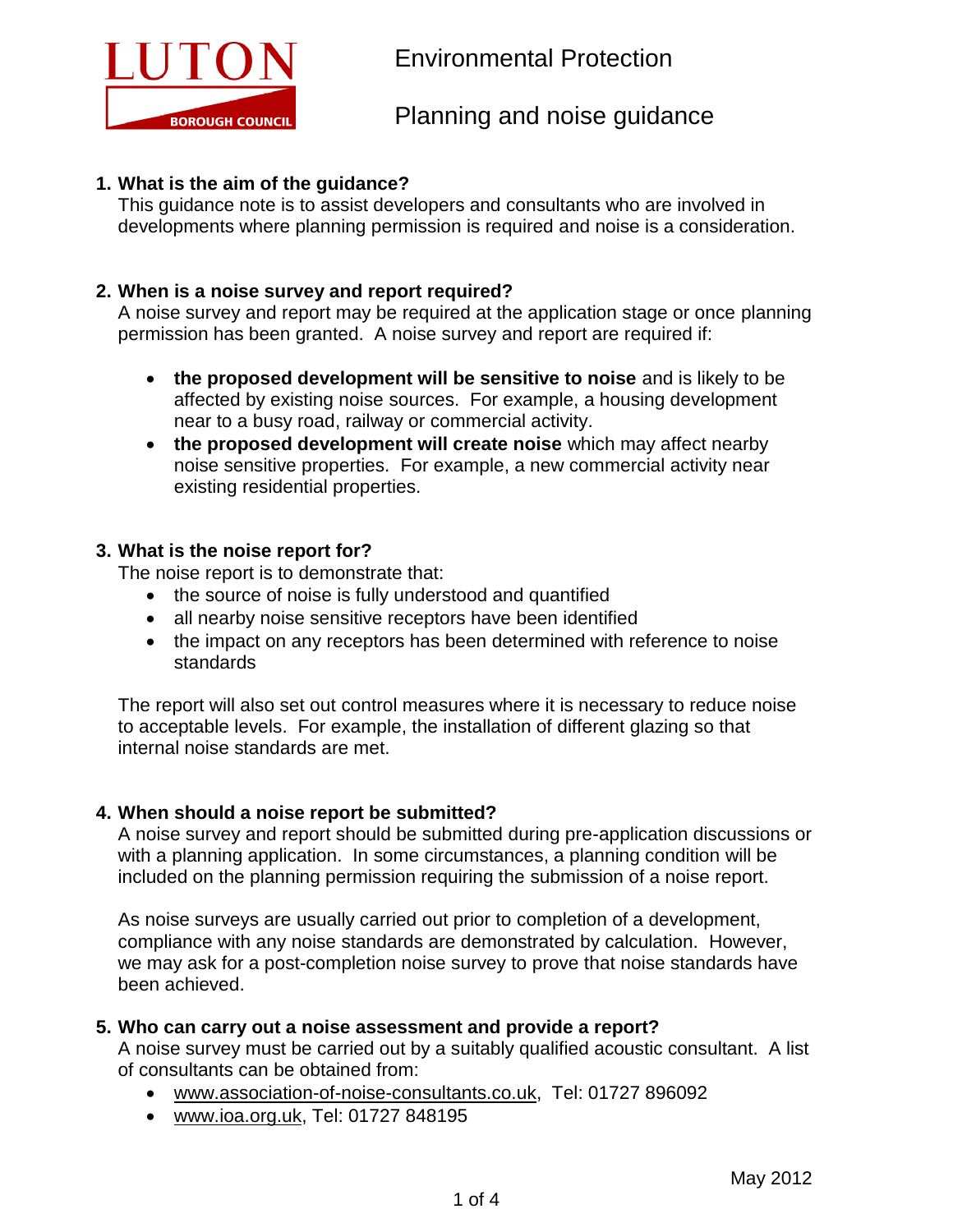## **6. What noise survey methods are accepted?**

Your noise consultant will be able to advise you. However, the following methods will normally be acceptable:

- **Planning Policy Guidance Note 24 (PPG24**). This guidance has been withdrawn, however the noise survey method can be used to assess whether an existing noise source may impact on a proposed development. A full 24 hour noise survey is normally required although the shortened measurement procedure in the Calculation of Road Noise (CRTN) can be used if appropriate.
- **British Standard, BS4142:2014**. This standard is used where a proposed development is likely to introduce additional noise that may affect sensitive properties.

## **7. What information needs to be included in the noise survey report?**

- The reason for and scope of the report
- Location plan of proposed development and likely receptors
- Methodology used including location of noise monitoring, equipment used, weather conditions
- Reasons for deviations from standard methods
- Full table of results
- Comparison of survey results with noise standards
- Recommendations for noise control measures
- Full calculations of the noise reductions expected to support any suggested noise control measures

#### **8. Does the Council have any noise standards for developments?**

#### **8.1 Proposed residential development which may be exposed to existing noise**

A planning application will need to include proposals to achieve the following noise levels in habitable rooms and outdoor areas. These levels are based on "good" internal noise levels for bedrooms and "reasonable" internal noise levels for living rooms, as set out in British Standard, BS8233:2014:

| <b>Time</b>                         | <b>Area</b>     | <b>Maximum noise level</b>              |
|-------------------------------------|-----------------|-----------------------------------------|
| Daytime noise<br>$07:00 - 23:00$    | Living rooms    | 40 $dBL_{Aeq}$ (16hr)                   |
|                                     | Outdoor amenity | 55 d $BL_{Aeq}$ (1hr)                   |
| Night time noise<br>$23:00 - 07:00$ | <b>Bedrooms</b> | 30 $dBL_{Aeq}$ (8hr)<br>45 $dBL_{Amax}$ |

These levels must be achieved with windows open. For the purposes of calculation and unless specific window attenuation calculations are provided, noise reduction through a partially open window should be assumed to be 15dBA.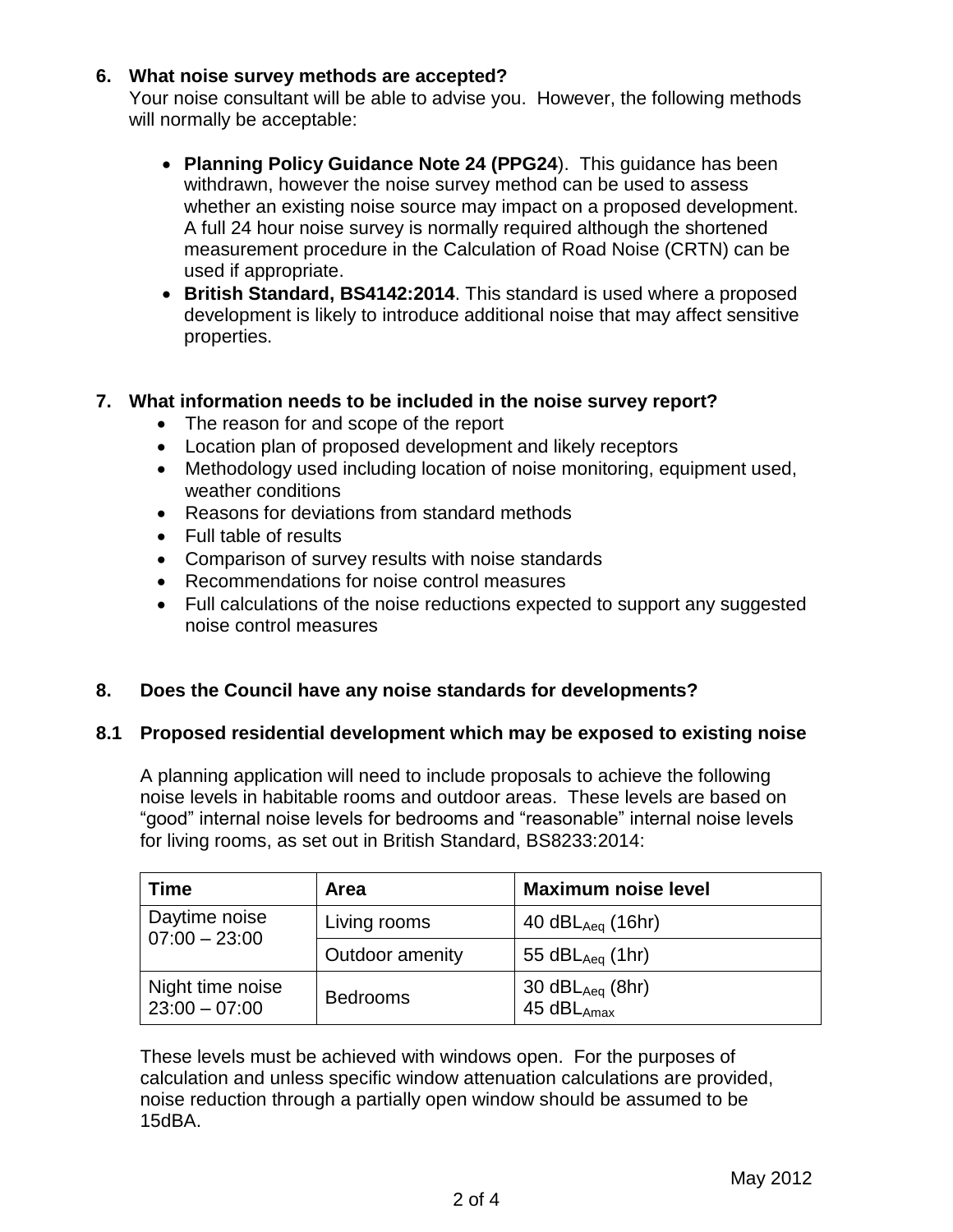On some noisy sites it will not be possible to achieve the required internal noise levels with the windows open. In these circumstances, the following standards will be applied:

- All schemes for ventilation shall comply with the Building Regulations Approved Document F
- Alternative positive input mechanical ventilation shall be provided. Ventilation slots alone will not be sufficient. (Please note: trickle vents with air extracted from bathrooms and kitchens is not sufficient for the thermal comfort of occupants in warm weather and will not be accepted).
- There is no requirement for windows to be fixed closed

## **8.2 Proposed industrial or commercial development of an industrial nature that may affect existing residential properties**

British Standard, BS 4142:2014 is intended to be used to assess whether noise from factories, industrial premises or fixed installations and sources of an industrial nature in commercial premises is likely to give rise to complaints from people living nearby.

In order to ensure that complaints are unlikely, the noise level from a new source shall be at least 10dB below existing background levels at the nearest sensitive receptor. Where the new noise source contains distinguishable tones, such as a whine, hiss or hum, the noise level shall be reduced by a further 5dB.

Where the BS 4142 assessment indicates that the above standard cannot be achieved, the planning application will normally be refused.

## **8.3 Proposed commercial development that may affect existing residential properties**

A planning application will need to include proposals to achieve the following noise levels in existing residential properties. These levels are based on "good" internal noise levels for bedrooms and "reasonable" internal noise levels for living rooms, as set out in British Standard, BS8233:2014:

| <b>Time</b>                         | <b>Area</b>     | <b>Maximum noise level</b>              |
|-------------------------------------|-----------------|-----------------------------------------|
| Daytime noise<br>$07:00 - 23:00$    | Living rooms    | 40 $dBL_{Aea}$ (16hr)                   |
|                                     | Outdoor amenity | 55 $dBL_{Aea}$ (1hr)                    |
| Night time noise<br>$23:00 - 07:00$ | <b>Bedrooms</b> | 30 $dBL_{Aeq}$ (8hr)<br>45 $dBL_{Amax}$ |

**8.4 Proposed commercial development which includes music or entertainment** Please contact the Environmental Protection team for advice.

## **8.5 Noise between residential properties**

Residential accommodation must be designed and constructed or converted so as to achieve the insulation requirements set out in Building Regulations Approved Document E.